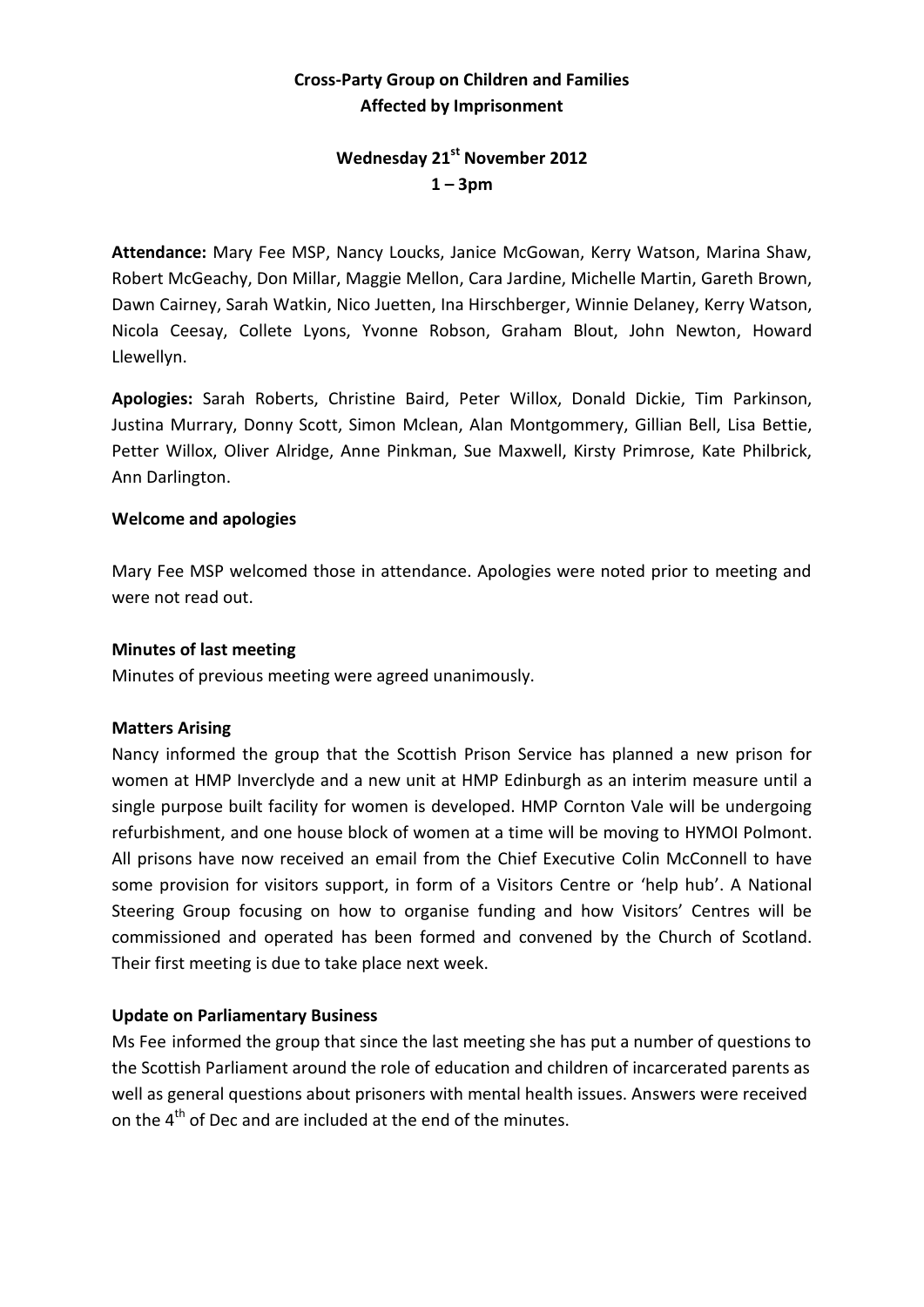Ms Fee has also lodged motions on the role of Family Support Workers and on the UPR accepting the recommendation on children of prisoners.

Since the last meeting Ms Fee has spoken to Justice debates in the Parliament, the first on the role of media in criminal trials. Ms Fee debated against the use of video cameras in court, arguing it may cause harms to victims, the accused, and the families of the accused. Ms Fee has also spoken in the debate of Scottish Civil Justice Council and Criminal Legal Assistance Bill Stage 1 currently making its way through Parliament. With over half the cases involving women in some form, Ms Fee argued that there could be an impact on family relationships and children in the family unit. Anyone wishing to read the context of Ms Fee speech should contact her office for a copy.

At the last meeting, Ms Fee informed the group of a complaint from a prisoner in HMP Shotts who had his bonding visits removed as form of punishment for breaking prison rules. Ms Fee wrote to the Chief Executive of the Scottish Prison Service outlining her concerns and received a reply on the  $4<sup>th</sup>$  October. Colin McConnell replied that it was unacceptable to withdraw such visits as a punishment. Furthermore he has instructed a review of current arrangement for family visit schemes including the criteria for inclusions and exclusions and would be issuing revised guidelines for all prisons. Ms Fee, in her reply, will ask for a copy of the revised guidelines as well as the results of the review. However, Ms Fee has also been informed that withdrawal of family visits is still being used as a punishment, and the prisoner in questions has not yet received an apology. Ms Fee intends to bring this to the attention of Colin McConnell in her reply.

The group discussed that, in some cases, not only are removal of family visits being used as a punishment for breaking prison rules, but some prisoners are also being deprived family visits on administrative grounds. Ms Fee agreed to highlight this in her letter to Colin McConnell.

#### **Update on Universal Periodic Review**

Nancy updated the group that a number of organisations are lobbying the government to account for what has been done against the recommendations accepted.

## **Presentation and discussion:**

Dinah Aitken, a post-graduate research student and a qualified solicitor, with approximately 16 years in practice with previous experience working for the Scottish Legal Aid Board (SLAB) discussed the reforms to legal aid and repercussions for families.

Dinah informed the group that there were currently negations going on about the content of the Legal Aid Bill. The Bill is in two parts, with the first about creating a Civil Justice Council. Part two of the Bill makes changes to the availability of legal and administration of criminal legal aid. The Bill has passed stage 1 and 2 with a date of the  $3^{rd}$  stage yet to be set. The proposed changes within the Bill aim to make savings for the legal aid budget and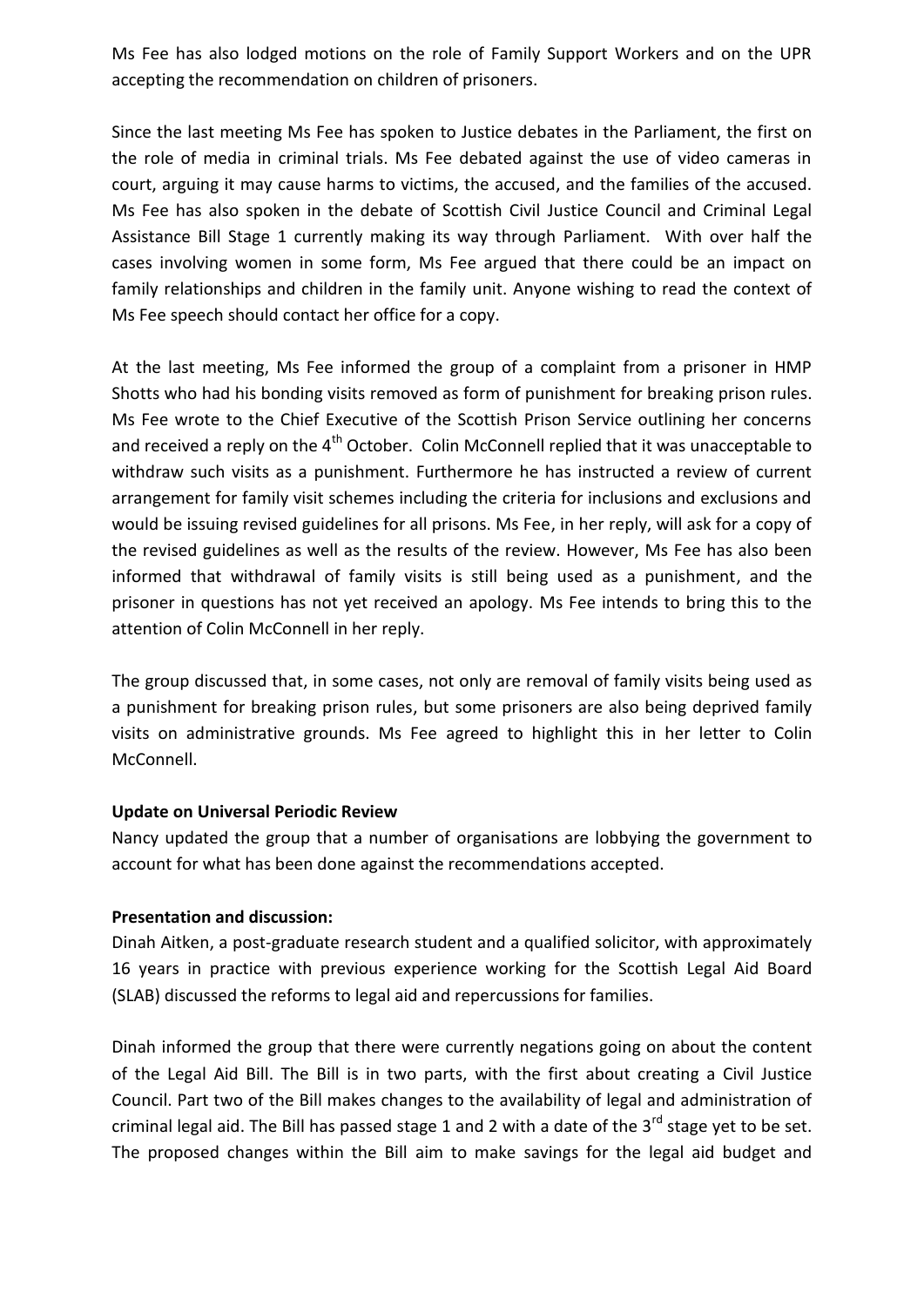ensure that those who can afford to pay towards their criminal legal aid costs do so, also equalising some disparities between the criminal and civil legal aid systems.

Dinah provided the group with a brief overview of the current system and explained that the Criminal Justice System has two levels of prosecution through the courts: summary cases for minor cases and solemn cases for more serious case. To deal with this there are three form of legal aid assistance. Firstly, advice on assistance is advice from a solicitor without court representation. Secondly, advice by way of representation, known as ABWOR, allows for limited representation in court and tends to be used in summary cases where there is a guilty plea. Lastly there is legal aid itself for representation in summary with nonguilty pleas, high court cases and appeals.

ABWOR clients are assessed by solicitors for eligibility involving a simple assessment based on capital income. If eligible, a client will either have to pay nothing or make a one of contribution towards to the cost. This is collected by the solicitor and is set off against the final bill that the solicitor submits to SLAB at the end of the case.

To be eligible for legal aid in summary cases not covered by ABWOR, SLAB assesses the client according two tests. One is 'undue financial hardship' and the other is 'in the interest of justice'. For legal aid in solemn case, there is only the financial test. If you pass the test for any type of case you are undergoing then there are no costs from there on in. This is different for civil legal aid as you might be assessed as eligible for legal aid for civil case, but if you are within certain financial parameters you may have to pay towards the costs and individuals are usually able to do that by a series of monthly instalments. If you fail to pay under those regulations then legal aid is removed and the solicitor cannot do any further work on your behalf.

The proposals in the Bill will change the current situation to provide more consistencies across ABWOR. While this is largely uncontested, the new proposed changes will also mean taking the income of the accused's spouse or partner into account when testing for ability to pay. This already happens to some extent for advice and assistance in ABWOR but is a new thing in relation to civil legal aid for representation in court.

The Bill also proposes that it will be the solicitor's responsibility to collect the contribution in summary cases and SLAB in the solemn cases. The way the contributions will be calculated is complicated and will be based on a number of factors such as type and anticipated length of case. The level of contribution is a key proposal as a client has to start paying if they have £68 of disposable income per week. The cut off for eligibility is £222 of net disposable income per week. There is also a Capital element, so if you have £700 or more in Capital then you may have to make a contribution from that Capital. Those individuals on passport benefits such as income support and jobseekers allowance will be entitled to free legal aid however they may need to make a contribution if they have £700 or more in capital.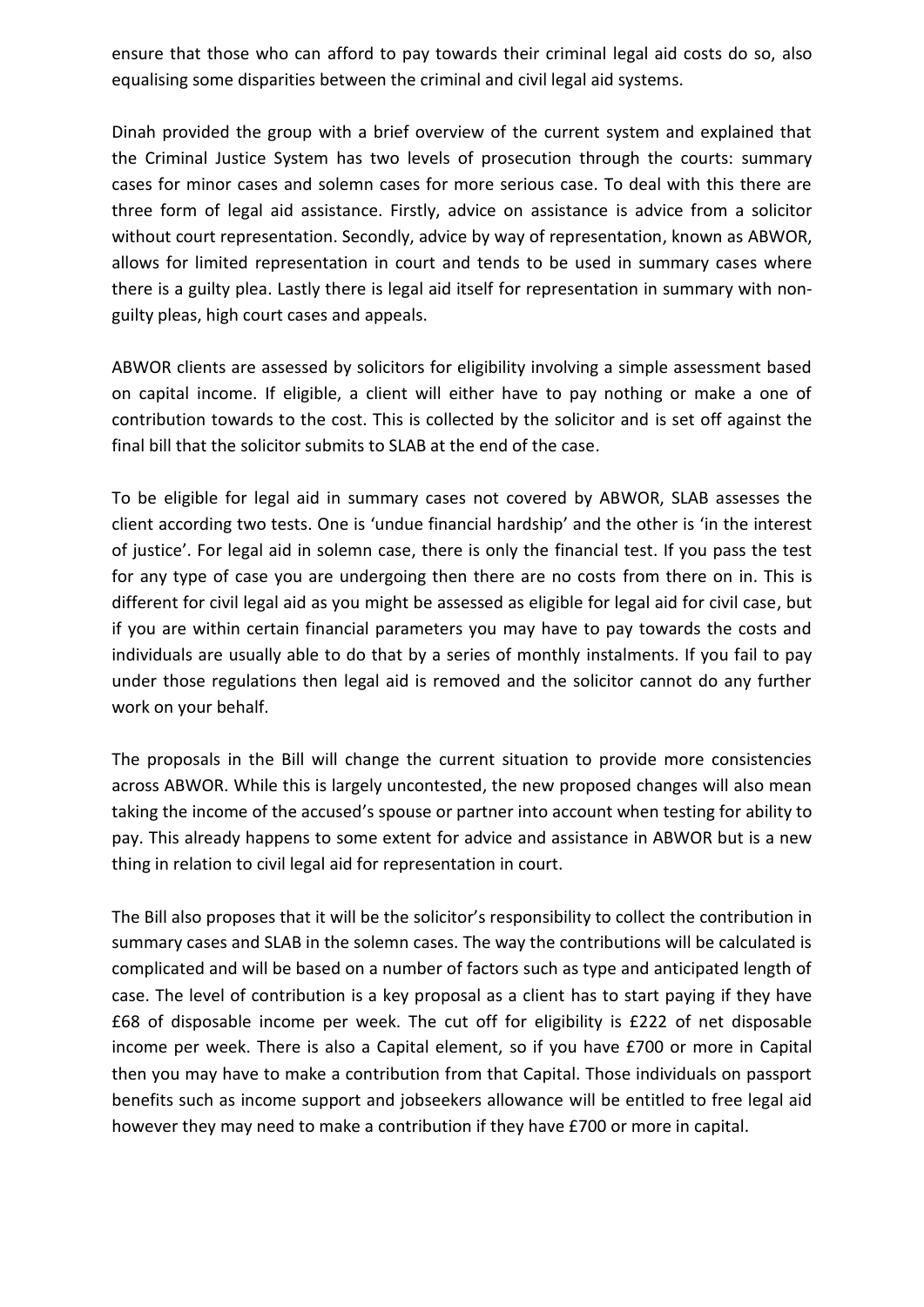Criticisms of proposed changes include the fear that more people will not access a solicitor and will represent themselves in criminal cases if they can't or don't want to make a contribution, which may result in more wrongful convictions. More people may plead guilty because it's all they can afford to do, and there may be a decrease in choice of representation as small firms may not have the administrative capacity to manage the assessment of contributions. There is also nothing in the Bill to allow for those found not guilty to claim their contributions back, therefore potentially innocent individuals and their families will be penalised for being prosecuted. There may be cases delayed as solicitors chase clients for payments which could impact on the general administration of justice. The proposed changes are another disincentive to come of benefits if there is a case coming up. Families also rely on defence agents as a source of advice and information, and there is the potential to alienate families from this source of support if tensions over payments arise. Those who make a false declaration will also be referred to the Prosecutor Fiscal. The Government hope to make up to 3.9 million in savings from the Legal Aid Bill with these changes. At the moment 82% of people qualify for free legal aid.

Dinah informed the group that solicitors are making a stand against the proposed changes. On Monday the Edinburgh agents withdrew their services from the custody court, and all Bar Associations have voted to take industrial action if some changes are not made to Bill. The Cabinet Secretary has met with members of the Law Society and has said he will considered amending the threshold of £68, albeit no other figure has been discussed to date. He has also agreed to discuss with SLAB whether they will take on collection of contribution on a commercial basis.

The group discussed the implications for the accused and their families. Ms Fee suggested that there may be an increase in guilty pleas, and there would be a perception that pleading guilty would be the preferred and easier option. Given the amount of women that would be put in that position, the impact on them and their families is of huge concern.

Dinah informed the group that the disposable income would be calculated after things such as rent/mortgage and child maintenance and other unavoidable expenditures such as loan repayments were taken in to account. Marina Shaw suggested that this would catapult individuals into the criminal justice system if they chose to plead guilty and was concerned about how this would impact on individual's life chances.

Don Millar noted that in the past most individuals would plead guilty at summary court. After the introduction of wider Legal Aid, there was a shift to most individuals pleading innocent. Don suggested that the proposed changes may be an attempt by the Government to balance these two extremes. Dinah suggested that there was some attempt to address the imbalance with the introduction of ABWOR.

Howard Llewellyn provided anecdotal evidence that women are more likely to take a guilty plea for reasons that are related to their circumstances. Howard wondered if there was any way to evidence the anecdotal evidence that individuals plead guilty if they feel that will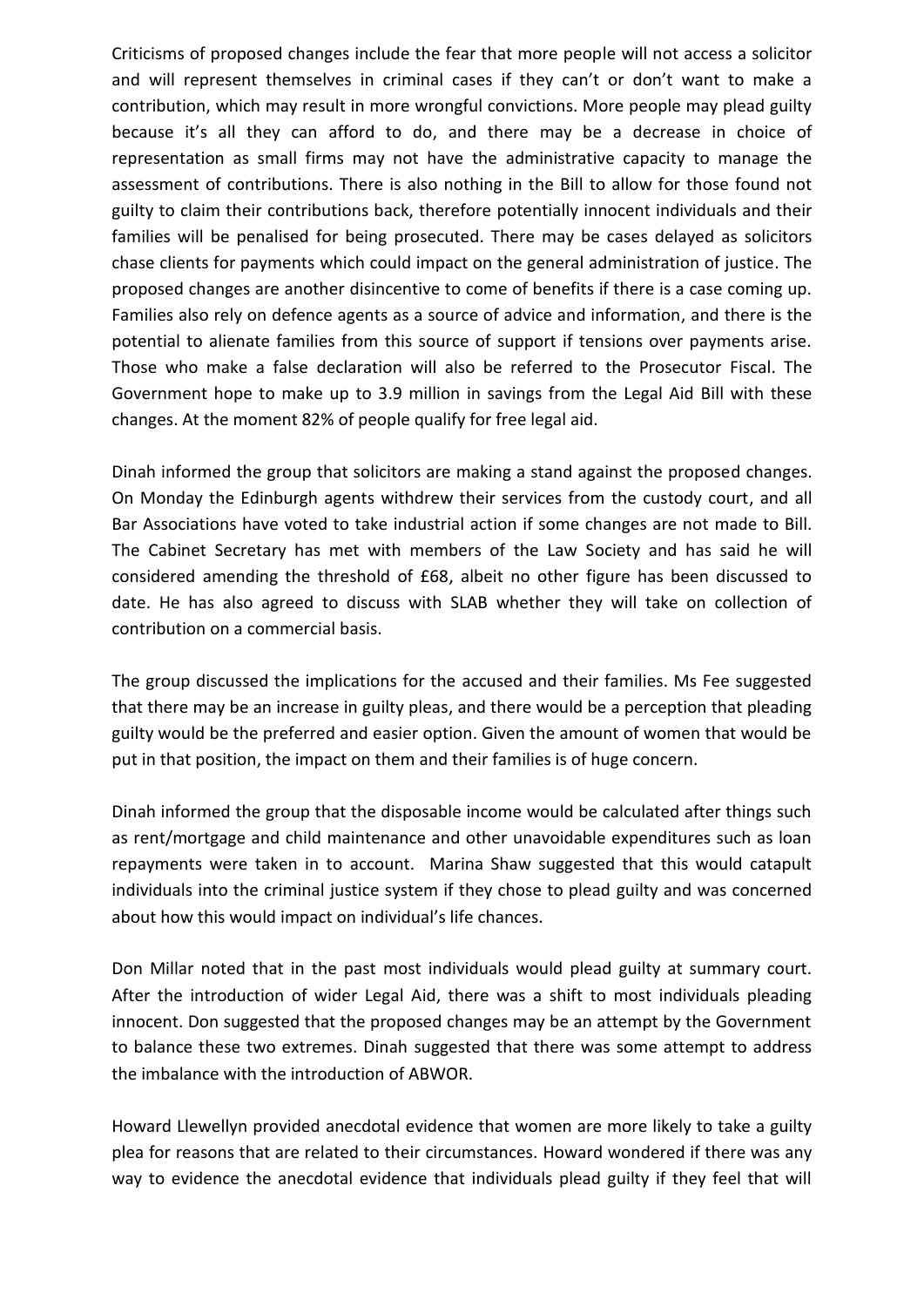allow them to return home that night. Nico Juetten said there was some evidence of individuals' lack of understanding of the process in general of what happens in court and the consequences of pleading guilty.

Nancy asked Dinah if the family would be held liable to pay any prosecutions of a false declaration made to the Legal Aid Board. Dinah suggested that it would be the individuals' responsibility to pay, however it is like to impact on the family as it is another criminal case. The Capital cost applies to savings and other realisable property such as a classic car.

Maggie Melon commentated that the savings the Government hopes to make does not seem like a large amount overall and asked if anyone had broken down how Legal Aid was spent and who gets the bulk of the money. Dinah suggest SLAB should have the figures and suggested that in Solemn cases 84% of individuals get legal aid because of their benefits. Ms Fee suggested that her office would be willing to try and source this information.

## **ACTION: Gareth to access information regarding how legal aid is spent.**

The group discussed the fact that, if a sentence is imposed or an individual spends a period of time on remand, this ultimately restricts an individual's ability to work and make any payments. Dinah explained that in civil cases there is a period of assessment, and the amount you have to pay is determined at a certain point and period of assessment lasts for the next 12 months. If your income varies, you are meant to notify the Board for a reassessment. Dinah suggested that an individual may be processed through the courts relatively quickly however may have to make contributions for quite some time after.

Howard noted there was an ethical concern of a family being affected by the actions of one individual within the family. Dinah suggested that it would be the accused person that the solicitors would chase for any non-payments. However, agreed that as the assessments where based on more than just an individual's income, then the whole family is likely to suffer.

Ms Fee agreed that this could be taken forward as a group through Parliamentary Questions to highlight the ethical principle of whole family being assessed; stating the risk of collateral damage to families; and the possible disproportionate effects this might have on women.

## **AOCB**

Nancy informed the group that EUROCHIPS had completed the COPING study on children affected by parental imprisonment and presented finding in Brussels last week with a report available in December. Preliminary findings are available on the Eurochips website.

Kim, from the office of Tavish Scott, MSP for Shetland, raised a complaint on behalf of a family member who has had difficulty with payments into Scottish Prisons. The family member had written to the Scottish Prison Service raising the issue of electronic payments. The Scottish Prison Service former Chief Executive, John Ewing, replied in February that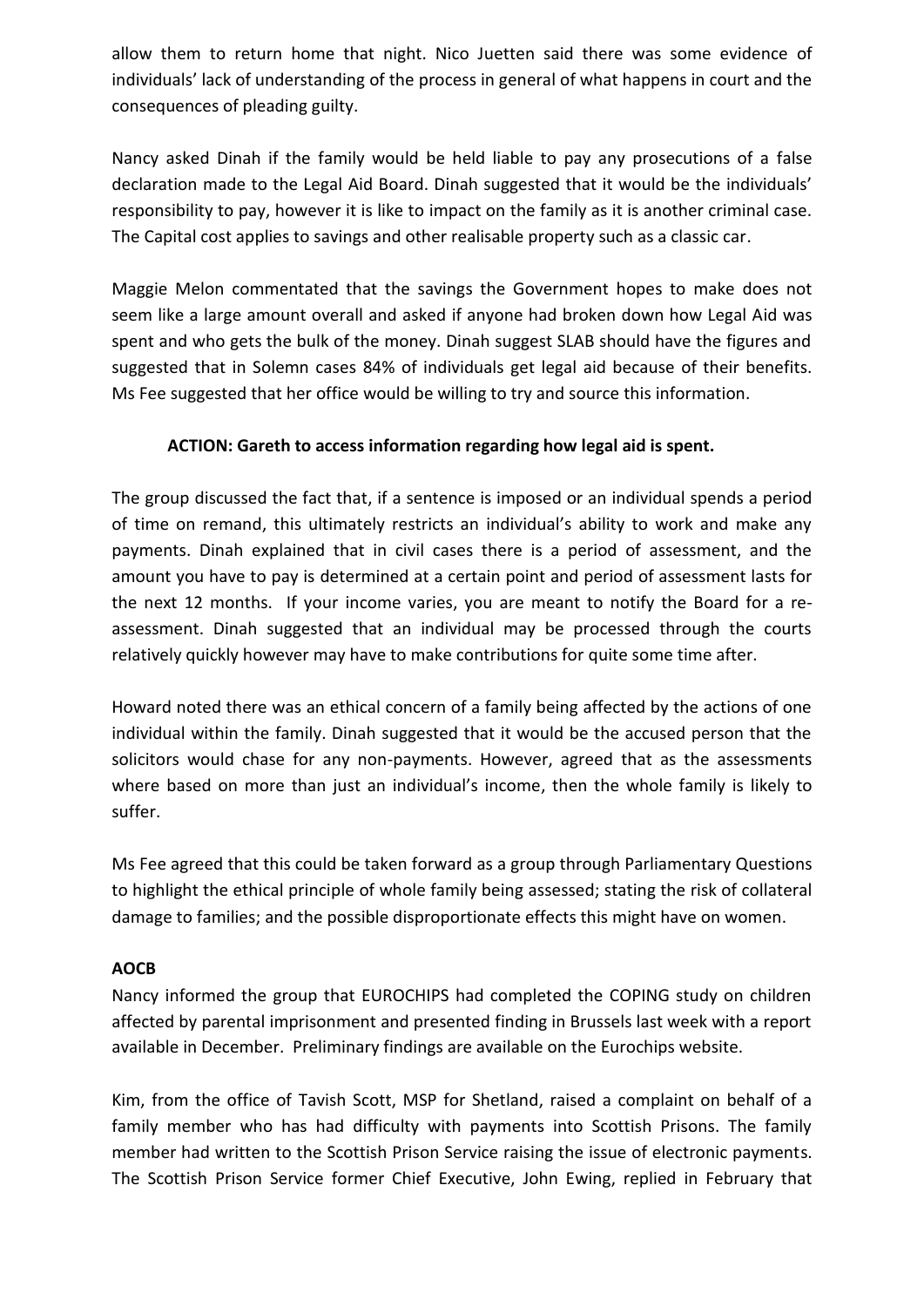discussions were taking place to establish a system that would make it easier for families to make payments in to prison. In August they wrote again to follow this up and were informed by Colin McConnell that SPS did not have the staff or financial resources that would be required to invest and implement a system that would allow these types of payments to be made in a safe and secure manner with auditable receipt of funds and did not anticipate any change due to such limited fund and competing demands. The family member was advised to make payments in the form of postal orders or cheques.

Nancy agreed that this was a common concern for families evidenced by the calls received to Families Outside helpline, who have and continue to raise this matter with the Scottish Prison Service. Frustrations arise as there is an electronic payment system currently operated in England and Wales. However past discussions with individual prisons confirm that the Scottish Prison Service as a whole has to sign up to it.

Sarah Watkin raised some concerns about communication and joining up of services at the prison she works in and felt that the needs of women were not always being understood. Sara raised some concerns about members of staff working closely with women were not benefiting from training that is available to other staff. There had also been problems with outside agencies being granted access at the front desk because they had not been informed of their attendance.

#### **Date of Next Meeting: TBC**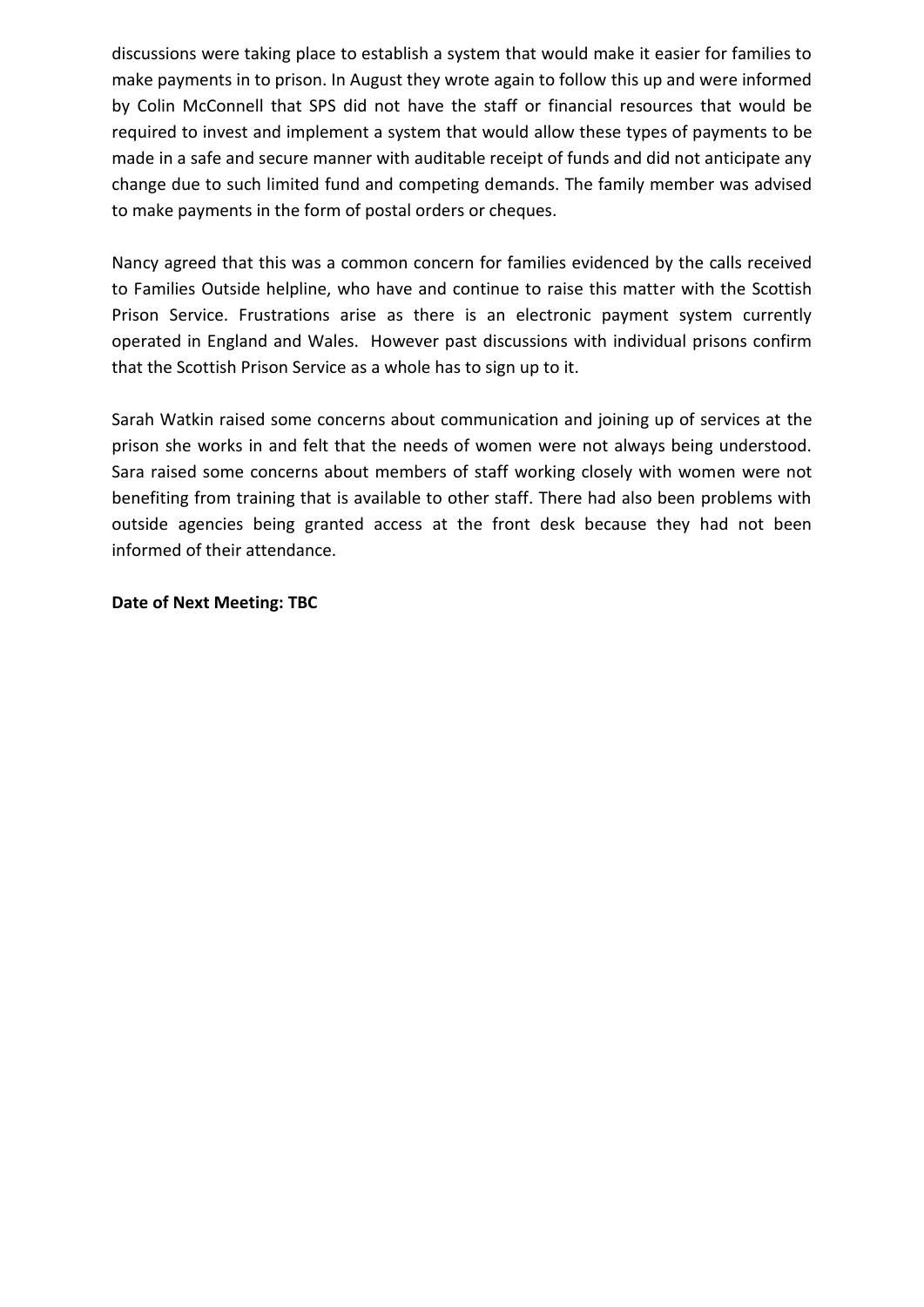#### **[Question S4W-11337: Mary Fee, West Scotland, Scottish Labour, Date Lodged: 19/11/2012](javascript:WebForm_DoPostBackWithOptions(new%20WebForm_PostBackOptions(%22MAQA_Search$gvResults$ctl00$ctl14$lnkIndividualQuestion%22,%20%22%22,%20true,%20%22%22,%20%22%22,%20false,%20true)))**

To ask the Scottish Government what training is provided to teachers regarding giving support to children with imprisoned parents.

#### **Answered by Alasdair Allan (28/11/2012):**

The teaching standards set by the General Teaching Council for Scotland require teachers to be able to identify and respond appropriately to pupils with difficulties in or barriers to learning and recognise when to seek advice in relation to their additional support needs. A child with a parent in prison would be likely to fall into this category.

One and four year courses of initial teacher education in each of Scotland's eight teacher education universities address, to differing extents, children's family circumstances and contexts, including those of children whose parents are imprisoned. Beyond that, schools and local authorities are responsible for ensuring that continuing professional development is provided to meet teachers' agreed development needs both during their induction year and throughout their careers.

**Current Status:** Answered by Alasdair Allan on 28/11/2012

**[Question S4W-11336: Mary Fee, West Scotland, Scottish Labour, Date Lodged: 19/11/2012](javascript:WebForm_DoPostBackWithOptions(new%20WebForm_PostBackOptions(%22MAQA_Search$gvResults$ctl00$ctl16$lnkIndividualQuestion%22,%20%22%22,%20true,%20%22%22,%20%22%22,%20false,%20true)))** To ask the Scottish Government how schools support children with imprisoned parents.

#### **Answered by Alasdair Allan (03/12/2012):**

The Education (Additional Support for Learning) (Scotland) Act 2004 (as amended) places duties on education authorities and other agencies to provide support to children and young people who have an additional support need which is causing a barrier to their learning. Education authorities must identify, plan and make provision for the support to be provided and review that support to ensure it is appropriate. This would include support for those who have an imprisoned parent.

**Current Status:** Answered by Alasdair Allan on 03/12/2012

#### **[Question S4W-11335: Mary Fee, West Scotland, Scottish Labour, Date Lodged: 19/11/2012](javascript:WebForm_DoPostBackWithOptions(new%20WebForm_PostBackOptions(%22MAQA_Search$gvResults$ctl00$ctl18$lnkIndividualQuestion%22,%20%22%22,%20true,%20%22%22,%20%22%22,%20false,%20true)))**

To ask the Scottish Government how many cases of self-harm have been reported in prisons in each year since 2008.

#### **Answered by Kenny MacAskill (03/12/2012):**

I have asked Colin McConnell, chief executive of the Scottish prison service, to respond. His response is as follows: "The following table illustrates the total number of self-harm incidents recorded as such on the prisoner records system."

20122011201020092008 244 217 217 184 153

**Current Status:** Answered by Kenny MacAskill on 03/12/2012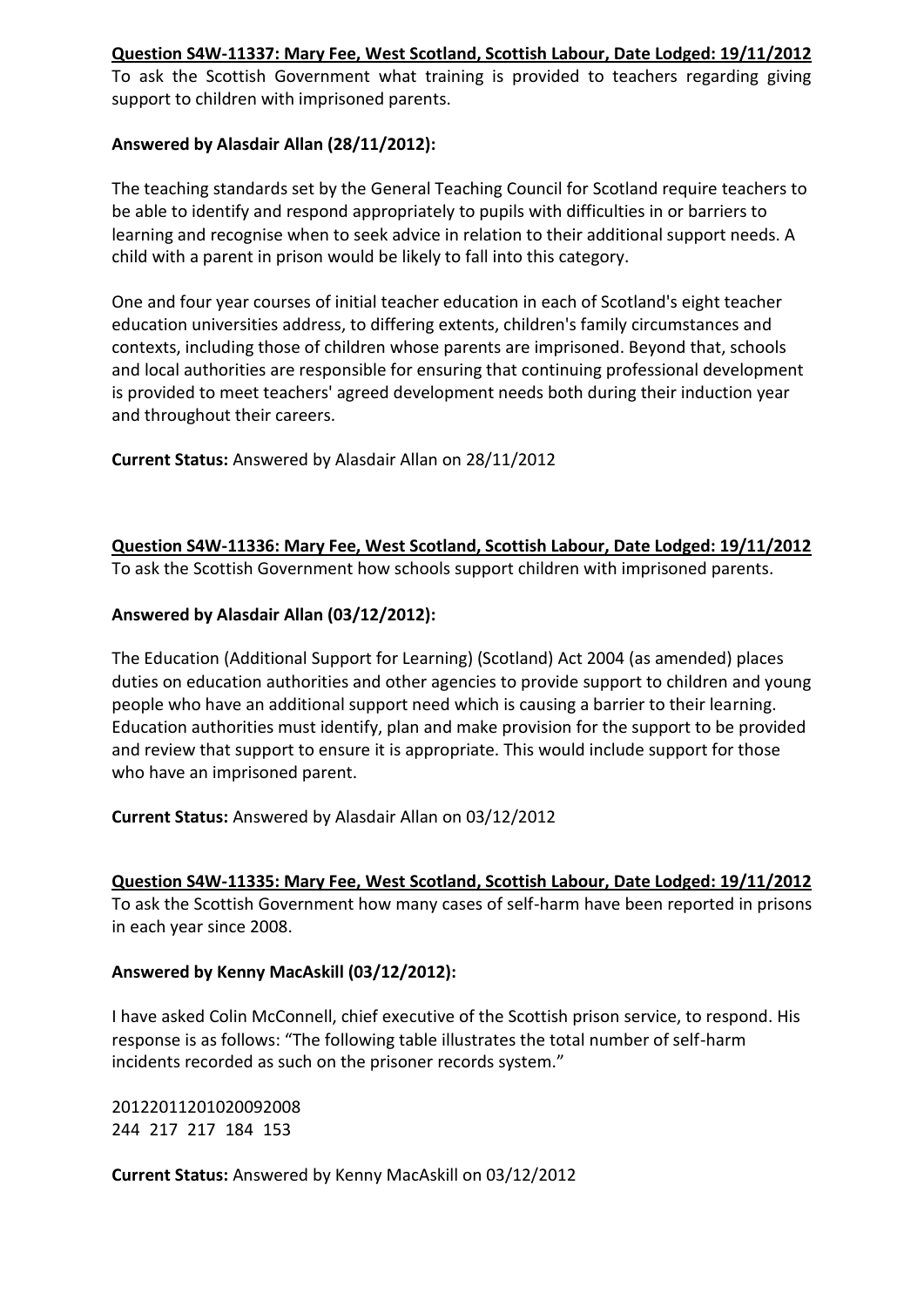#### **[Question S4W-11334: Mary Fee, West Scotland, Scottish Labour, Date Lodged: 19/11/2012](javascript:WebForm_DoPostBackWithOptions(new%20WebForm_PostBackOptions(%22MAQA_Search$gvResults$ctl00$ctl20$lnkIndividualQuestion%22,%20%22%22,%20true,%20%22%22,%20%22%22,%20false,%20true)))**

To ask the Scottish Government how many hours per week a psychiatrist is on duty at each prison.

#### **Answered by Michael Matheson (03/12/2012):**

The information requested is not held centrally.

#### **Current Status:** Answered by Michael Matheson on 03/12/2012

#### **[Question S4W-11333: Mary Fee, West Scotland, Scottish Labour, Date Lodged: 19/11/2012](javascript:WebForm_DoPostBackWithOptions(new%20WebForm_PostBackOptions(%22MAQA_Search$gvResults$ctl00$ctl22$lnkIndividualQuestion%22,%20%22%22,%20true,%20%22%22,%20%22%22,%20false,%20true)))**

To ask the Scottish Government how many referrals there have been in prisons for mental health treatment in each year since 2008.

#### **Answered by Kenny MacAskill (03/12/2012):**

I have asked Colin McConnell, chief executive of the Scottish prison service, to respond. His response is as follows:

"This information is not held by the Scottish prison service (SPS). You will be aware that responsibility and accountability for the provision of health care services to prisoners transferred from the SPS to the national health service on 1 November 2011, and these services are now provided by the respective local health boards. As part of this transition, all prisoner health care records, including mental health records, transferred from SPS to the respective health boards."

**Current Status:** Answered by Kenny MacAskill on 03/12/2012

**[Question S4W-11332: Mary Fee, West Scotland, Scottish Labour, Date Lodged: 19/11/2012](javascript:WebForm_DoPostBackWithOptions(new%20WebForm_PostBackOptions(%22MAQA_Search$gvResults$ctl00$ctl24$lnkIndividualQuestion%22,%20%22%22,%20true,%20%22%22,%20%22%22,%20false,%20true)))** To ask the Scottish Government how many prisoners are receiving treatment for mental health problems.

#### **Answered by Michael Matheson (03/12/2012):**

The information requested is not held centrally.

**Current Status:** Answered by Michael Matheson on 03/12/2012

# **[Question S4W-11331: Mary Fee, West Scotland, Scottish Labour, Date Lodged: 19/11/2012](javascript:WebForm_DoPostBackWithOptions(new%20WebForm_PostBackOptions(%22MAQA_Search$gvResults$ctl00$ctl26$lnkIndividualQuestion%22,%20%22%22,%20true,%20%22%22,%20%22%22,%20false,%20true)))**

To ask the Scottish Government what the reoffending rates are for each prison.

## **Answered by Kenny MacAskill (03/12/2012):**

I have asked Colin McConnell, chief executive of the Scottish prison service, to respond. His response is as follows:

"It is not possible to accurately align reconviction rates with individual prisons as prisoners may transfer between prisons on a number of occasions during their sentence. However,